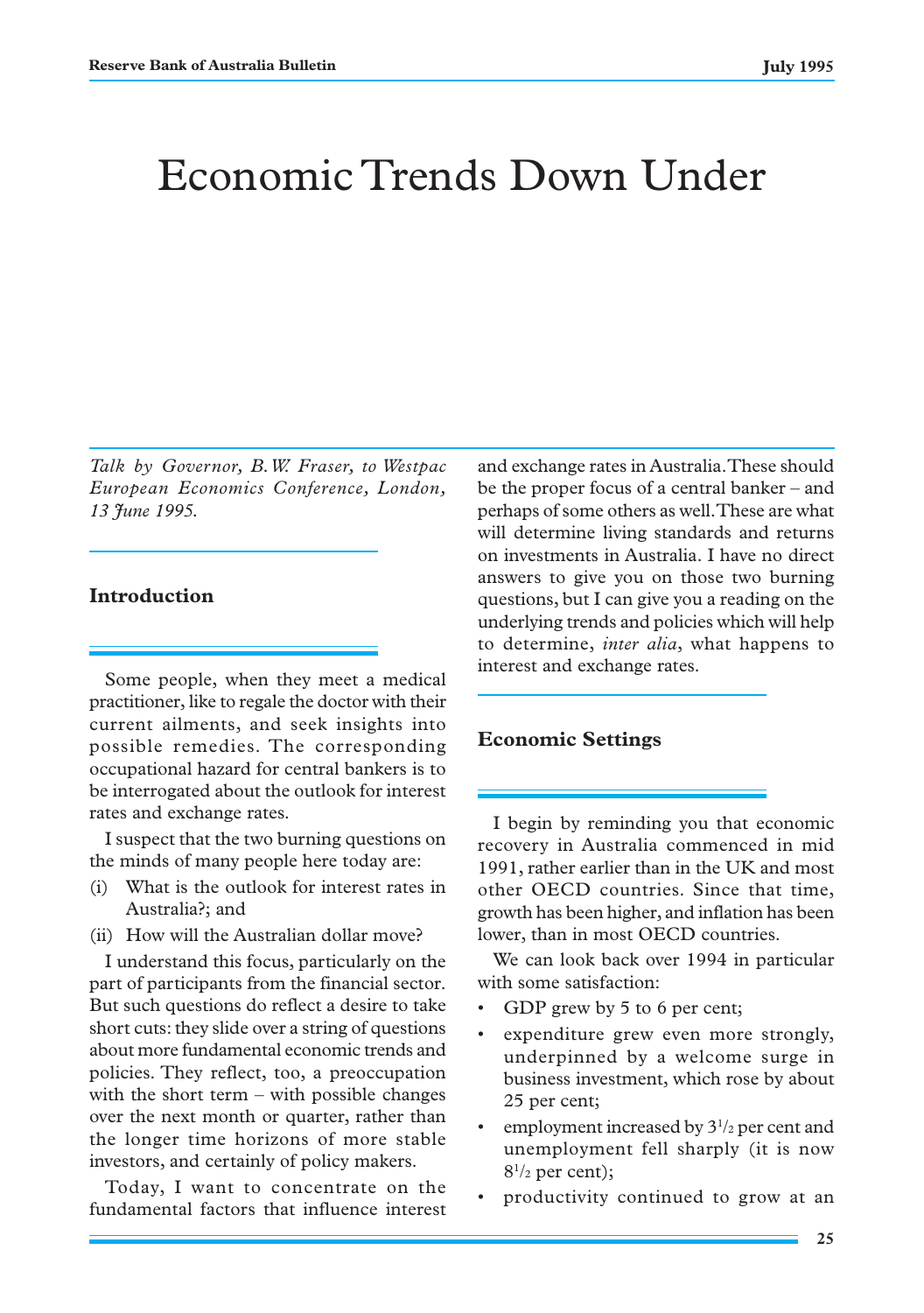annual rate of about 2 per cent, well above the average in the 1980s; and

• for the third year in a row, underlying inflation remained at 2 per cent.

Even so, the past year has not been a totally worry-free period for policy makers. Demand and cost pressures have emerged, raising questions about the outlook for inflation. The current account deficit also has increased to uncomfortably high levels. I will return often to these two concerns during the course of this talk.

For the moment, I note that the forecasts released last month with the budget suggest that growth, while slowing, will be sustained at a respectable rate in 1995/96  $(3<sup>3</sup>/4$  per cent); that inflation, while rising, will be contained within manageable bounds; and that a modest start will be made towards unwinding the current account deficit. If it eventuates, this would add up to a good outcome.

# **Influences on Interest Rates**

Interest rates are the key prices in financial markets, and monetary policy operates through interest rates. Our normal response to questions about the outlook for interest rates – that 'it all depends' – might therefore seem a bit lame. It depends, first of all, on which interest rates we are talking about.

It is true that some interest rates – at the very short end of the yield curve – are controlled by the central bank, so that we should, at least superficially, be able to say what will happen to these rates. Even here, however, changes reflect judgments about current *and* prospective trends in domestic activity and inflation, as well as overseas events. And, like other mortals, central bankers are limited in their ability to see into the future.

Further out along the maturity spectrum, the *direct* influence of the central bank on interest rates diminishes. Longer-term rates reflect world real interest rates (which, in turn, reflect demands for capital and other factors); inflation expectations; and risk and uncertainty premia, which can vary greatly with the market psychology of the moment.

*Indirectly*, of course, the actions of the monetary authorities are relevant to longerterm rates. In a small country like Australia, we have to take world real interest rates as given, but our domestic policies do affect inflation expectations and the risk and uncertainty premia. In particular, the stronger the market's belief that the authorities will keep inflation down, the lower long-term interest rates are likely to be.

Interest rates charged to borrowers and paid to depositors are subject to some additional influences as well. The extent of competition among financial institutions, for example, means that lending rates and margins can move, to some degree, independently of monetary policy actions. Over the past year, bank lending and deposit rates in Australia have risen by less than the rise in official shortterm rates.

#### **Long rates**

We can see these various influences at work during the past 18 months.

At the long end, the sharp rise in rates began well before our monetary policy started to tighten in August 1994. The trigger for this in Australia, as in most other countries, was the rise in bond yields in the US in early 1994. The close linkage between US and Australian bond markets is not always explainable in terms of observable facts, but it has been real nonetheless.

Although they followed similar trends, bond yields in Australia in 1994 rose more than in most countries. This reflected scepticism about our ability to sustain recent low rates of inflation and concerns that we might revert to our earlier, less flattering performances. Most other countries with poor histories of inflation during the 1970s and 1980s also experienced relatively large rises in bond yields in 1994.

Given the historically low levels to which they had fallen in most countries by the end of 1993, some rise in world bond yields was on the cards. The sharp rises which occurred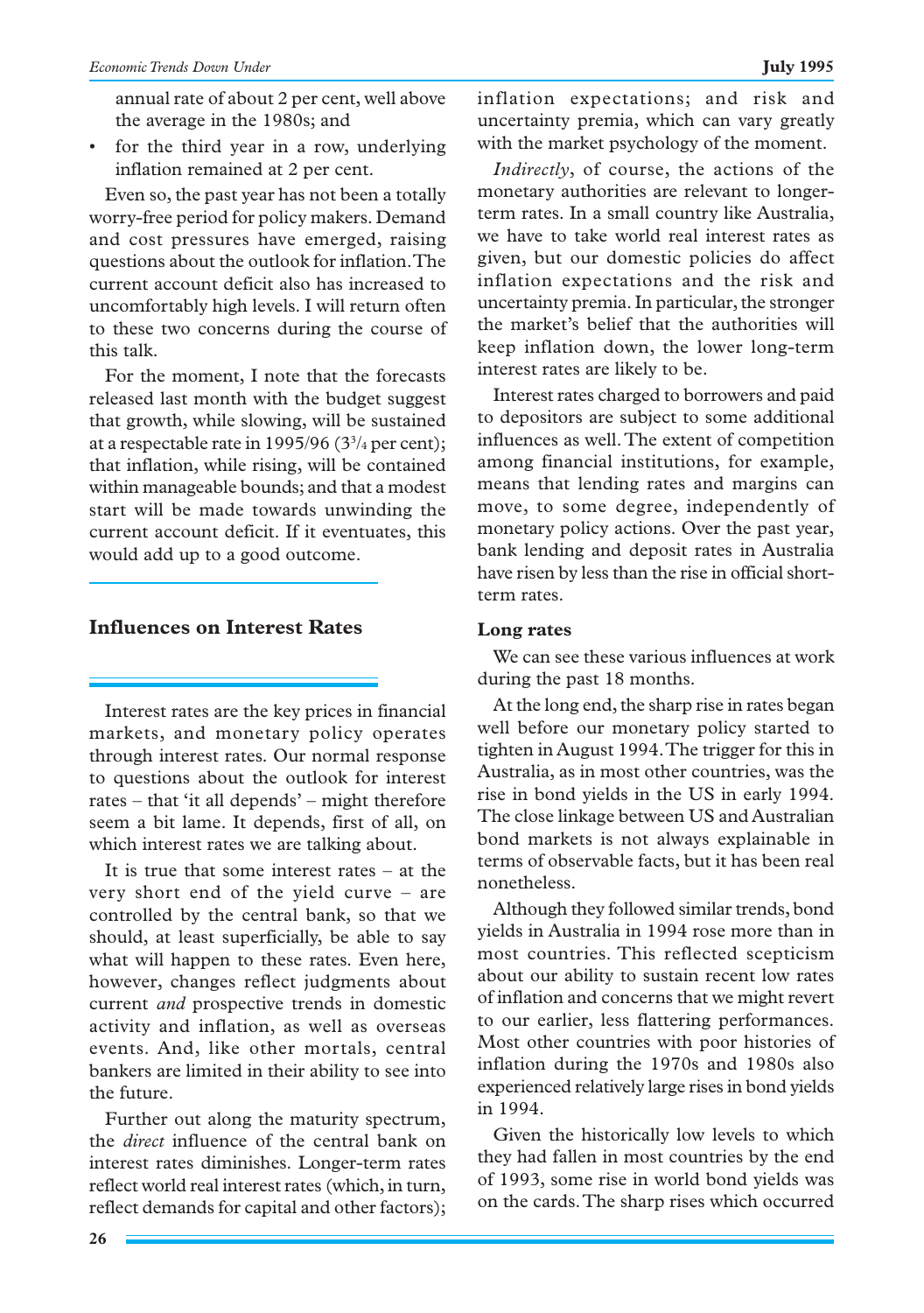in 1994, however, suggested an over-reaction by investors to the perceived inflation risks posed by the pick-up in economic activity. The fact that inflation has remained subdued in most countries, including Australia, supports this view. The substantial falls in bond yields over recent months suggest that market participants themselves have come to a similar view. Since their peak in late 1994, yields on Australian 10-year bonds have fallen by 175 basis points to under 9 per cent.

In Australia, the bond market has also benefited from the tightening in fiscal policy announced in the May budget. This has eased pressures on the bond market, partly on the grounds that its overall contractionary effect will help to contain inflationary pressures, but mainly because it presages a marked reduction in the Government's own demand for funds. The bond issue program is likely to be no more than \$4 billion in 1995/96, compared with about \$20 billion in 1994/95.

#### **Short rates**

So much for long rates, where recent experience reminds us just how closely linked we are with overseas financial markets. But it also reminds us that we need to follow credible policies of our own. Credibility is not earned by pious statements of intent, nor by monetary policy alone, but by getting the settings of all policies right and sticking to them. In my view, good progress is being made on the domestic policy front.

In the second half of 1994, when it was emerging that the recovery had a good head of steam, the authorities raised short-term interest rates, even though inflation was still low (2 per cent or less) and unemployment was still high (over 9 per cent). Overnight interest rates were raised almost 3 percentage points in three steps, to 7.5 per cent. These rises are achieving their objectives: they are helping to deliver a sustainable rate of growth in output and employment, while keeping inflation under control. Future changes in monetary policy will be motivated by the same objectives.

The notion that concerns for activity and employment should be part of the Reserve

controversial these days. It should not be. Monetary policy might not be able to do much to raise an economy's long-term growth rate but there is little doubt that it affects output and employment over the course of the business cycle. Indeed, monetary policy operates to lower inflation largely through its influence on the real economy. Helping to keep output and employment on a sustainable growth path, therefore, is not just consistent with low inflation, it is part and parcel of its achievement.

With the economy and employment still growing at a good clip, our main focus at the moment is on keeping inflation in check. Price stability is not a pillar of dogma to be pursued for its own sake. Rather, experience demonstrates that economies work better when prices are relatively stable – when consumers and investors are more inclined to behave in ways conducive to sustaining growth and employment.

Central banks express their inflation objectives in different ways: ours is to hold *underlying* inflation to an average of 2 to 3 per cent over a run of years. It is a firm and clear commitment. It has been endorsed by the government.

Our formulation allows for the likelihood of some cyclical variation in inflation, but it does not provide for any *structural* pick-up. In other words, we can accept inflation above 2 to 3 per cent on occasions, provided the necessary policy adjustments are being made to bring it back to that rate within a reasonable period of time. We will judge ourselves successful if underlying inflation is held to '2 point something' over the course of the economic cycle.

The pre-emptive tightenings of monetary policy in the second half of 1994 were designed to put policies in place before inflation actually picked up. It is now 10 months since the initial tightening and underlying inflation is still around 2 per cent. But we expect that it will pick up over the year ahead. The main sources of potential pressure are: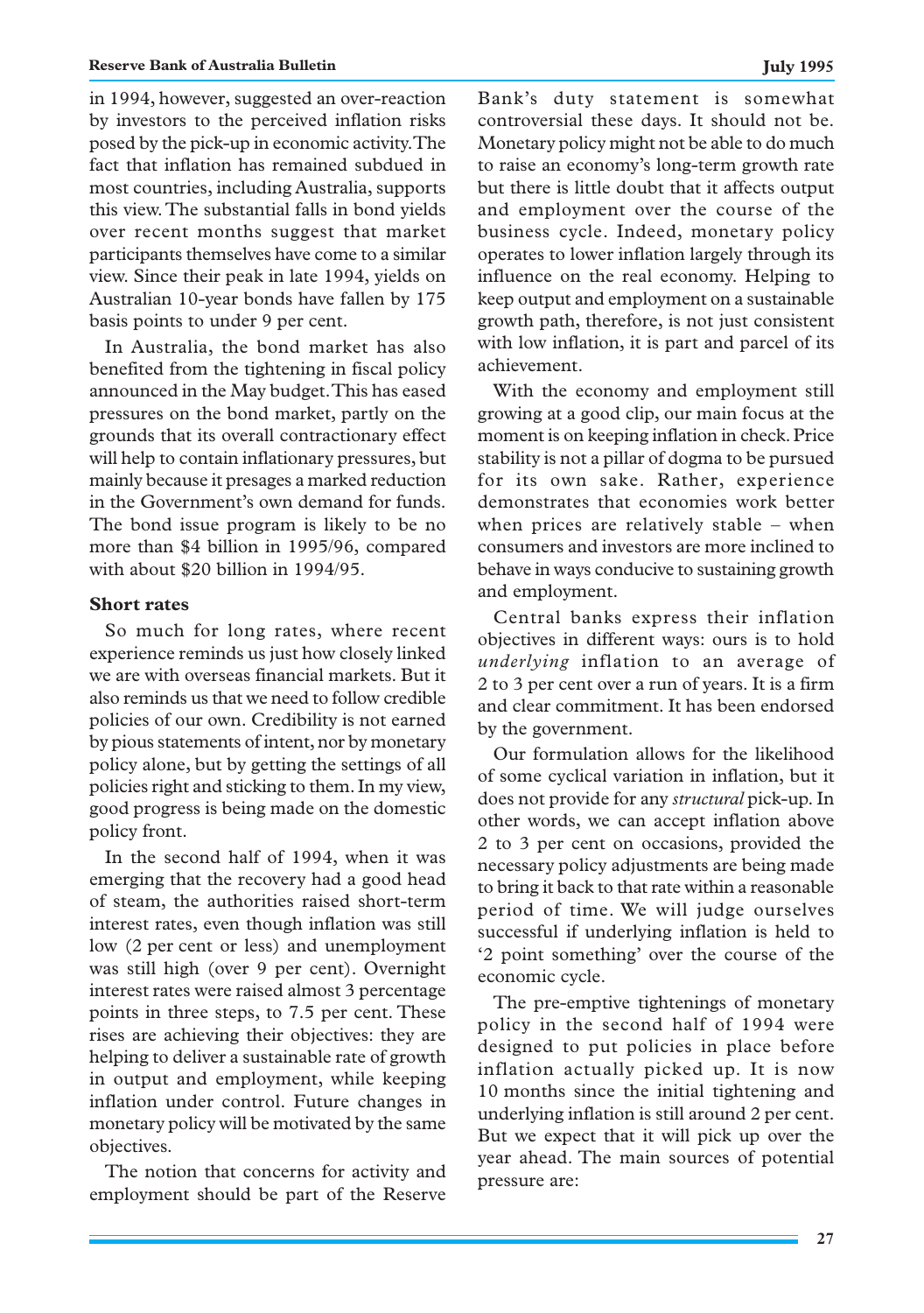- overly strong levels of demand putting pressure on capacity and resources; and
- cost pressures coming from higher input prices, rising wages or a falling exchange rate.

We are keeping a close watch on these areas, as well as on inflation expectations, which can affect price setting and wage bargaining behaviour. Short-term interest rates are set with each of these pressure points in mind. The pace of economic growth is clearly important but so too are the other potential threats. For the moment, monetary policy is, I believe, hitting its targets.

# **Demand pressures**

The pace of growth in demand had to slow from last year's rapid rate to help keep inflation under control. There is no doubt that the economy has slowed, but by how much is less clear. The evidence is mixed. Over recent months, surveys of business and consumer sentiment have generally revealed a more restrained outlook for economic activity, and some indicators have weakened. On the other hand, employment, imports and personal credit have continued to grow quite strongly.

The slowdown that is occurring reflects in part the working out of the dwelling and stock cycles, both of which are expected to detract from growth during 1995/96. But policy is also contributing, led by the monetary policy tightenings in the second half of 1994 and supported by the modest fiscal contraction – equivalent to 0.7 per cent of GDP – provided for in the budget for 1995/96.

Real GDP grew by about  $3^{3}/_{4}$  per cent in the year to the March quarter, and by less than that over the past six months. This suggests a significant slowing which, if sustained, would help to relieve pressure on inflation and the current account.

As always, there are risks in the year ahead and economies rarely grow as smoothly as forecasts imply they will. Two notable areas of uncertainty at this time are the drought and when it might break, and the pace of growth in the world economy, especially in Japan and the United States. Business and consumer sentiment is another unpredictable factor which can shift quite quickly on the back of changes in expectations about interest rates and other developments.

It is part of a prudent central banker's makeup, if not to worry about these things, to at least understand that they can change quickly and turn out differently from what has been forecast. This caution seems well based at present when there is more than usual uncertainty about the course of future demand pressures, but rather less about future cost pressures.

#### **Cost pressures**

Even if activity continues to slow to a more comfortable pace, cost pressures will need to be watched closely. Problems could come from one or more sources, including higher input prices, further upward drift in wages, and sustained exchange rate depreciation. Prices of some metals and other materials have been rising, but wages and the exchange rate – the two Achilles heels of Australian inflation in the past – are the main areas to watch. Pressures currently in the pipeline suggest that the 2 to 3 per cent inflation objective is in some danger of being exceeded during the year ahead.

Over the past year, growth in ordinary time earnings has moved up to between 4 and 5 per cent (from 3 per cent in 1993/94) while productivity growth has been about 2 per cent. These kinds of numbers remain broadly consistent with the 2 to 3 per cent inflation objective, but this position would be undermined if wages were to grow any more rapidly.

It should not be assumed that further slippage on wages will occur. One reason for optimism is that we have now had a decade of relative wage restraint, and most businesses and employees understand that this has delivered good outcomes for all parties. Employment has grown strongly, profitability has increased and inflation has come down. This experience has changed the attitudes of many Australians and is helping to build a community consensus in favour of responsible wage outcomes and low inflation.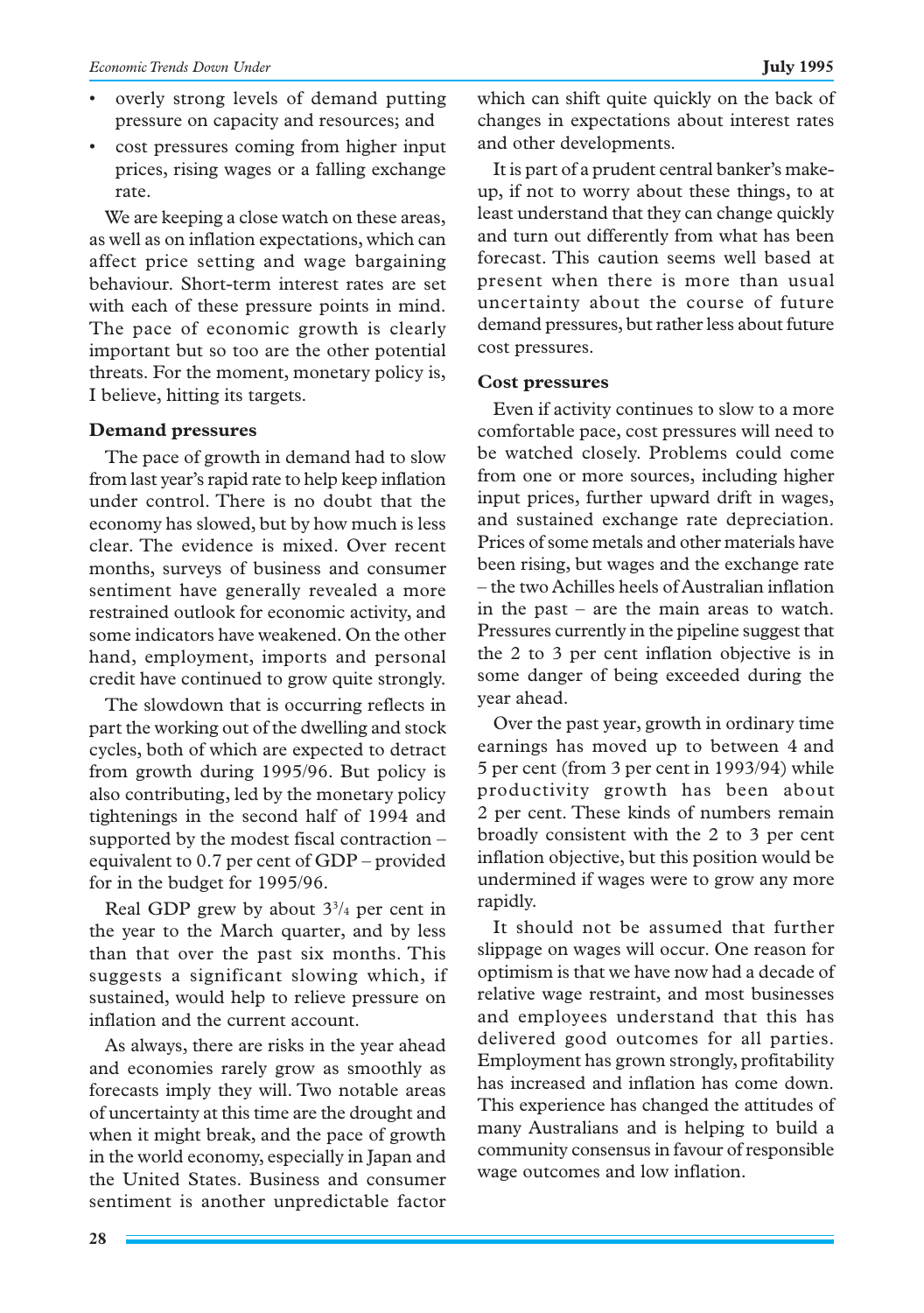Wage restraint has been underpinned also by changes in wage setting institutional arrangements. One such change is the Accord process, which has given rise to an on-going series of understandings between the Government and the trade union movement. Accord Mark VIII is currently being negotiated, and all the indications are that the unions remain committed to reaching wage outcomes consistent with continuing low inflation. Another change is the shift to enterprise bargaining, which now covers approximately 40 per cent of the workforce and is spreading. Compared with earlier centralised arrangements, enterprise bargaining focuses the attention of employers and employees on productivity, and makes it harder for wage rises in one sector to 'flow on' to other sectors.

This new focus on wage moderation and productivity improvement through more flexible work and management practices has been reinforced by other changes. Tariff reductions, deregulation and other measures to open up markets mean that large wage increases cannot easily be passed on to consumers: a welcome discipline is now being imposed on wage setters on both sides of the negotiating table.

These are profound changes. Provided they can be sustained – and there is no reason to believe otherwise – they augur well for keeping inflation under control. The big test will be whether wage increases over the next year or so can be contained to around the current rate of 4 to 5 per cent, in circumstances where employment growth is expected to remain strong.

The other potential near-term threat to inflation is the exchange rate. Depreciation, if sustained, is bad for inflation because it raises the prices of imported goods and materials directly, and reduces the competitive discipline on domestic producers; sustained appreciation has the opposite effects.

In trade-weighted terms, the \$A appreciated by over 10 per cent during 1994 but this has been whittled away during the first half of 1995. The pass-through of exchange rate changes to consumer prices usually takes a year or more, and depends on a number of factors, including expectations about future movements, and the strength of demand in the economy. If the recent fall in the Australian dollar was to be sustained, producers and retailers could be expected to pass on a large part of the increase in import prices to consumers, resulting in unwelcome upward pressure on prices over the next year or two of the order of around  $\frac{3}{4}$  of a percentage point. On the other hand, if the recent fall is unwound over the months ahead, any such effects are likely to be small.

The conclusion I would lead you to draw from all this is that there can be no certainty about the timing or direction of the next move in official interest rates in current circumstances. Any change will be dependent on judgments based on the flow of data about trends in activity, capacity utilisation, prices, wages, exchange rates, overseas developments and other factors. Movements in one particular area are unlikely to be definitive: *all*relevant pressure points have to be assessed. Monetary policy should be adjusted when those judgments – reached in the light of the twin objectives noted earlier – require it. Ideally, it should be adjusted pre-emptively – in either direction – but not prematurely.

# **Influences on the \$A?**

The short answer to our second burning question – what is likely to happen to the Australian dollar? – is that, perhaps more so than with interest rates, we cannot confidently predict how the exchange rate will behave.

Over the years, academic economists and market practitioners have invested heavily in the search for a philosopher's stone of the financial markets: a model that accurately predicts exchange rates. None exists. Many people make predictions but no-one has succeeded in developing a model with any worthwhile predictive power, at least so far as month-to-month or quarter-to-quarter movements are concerned. This is hardly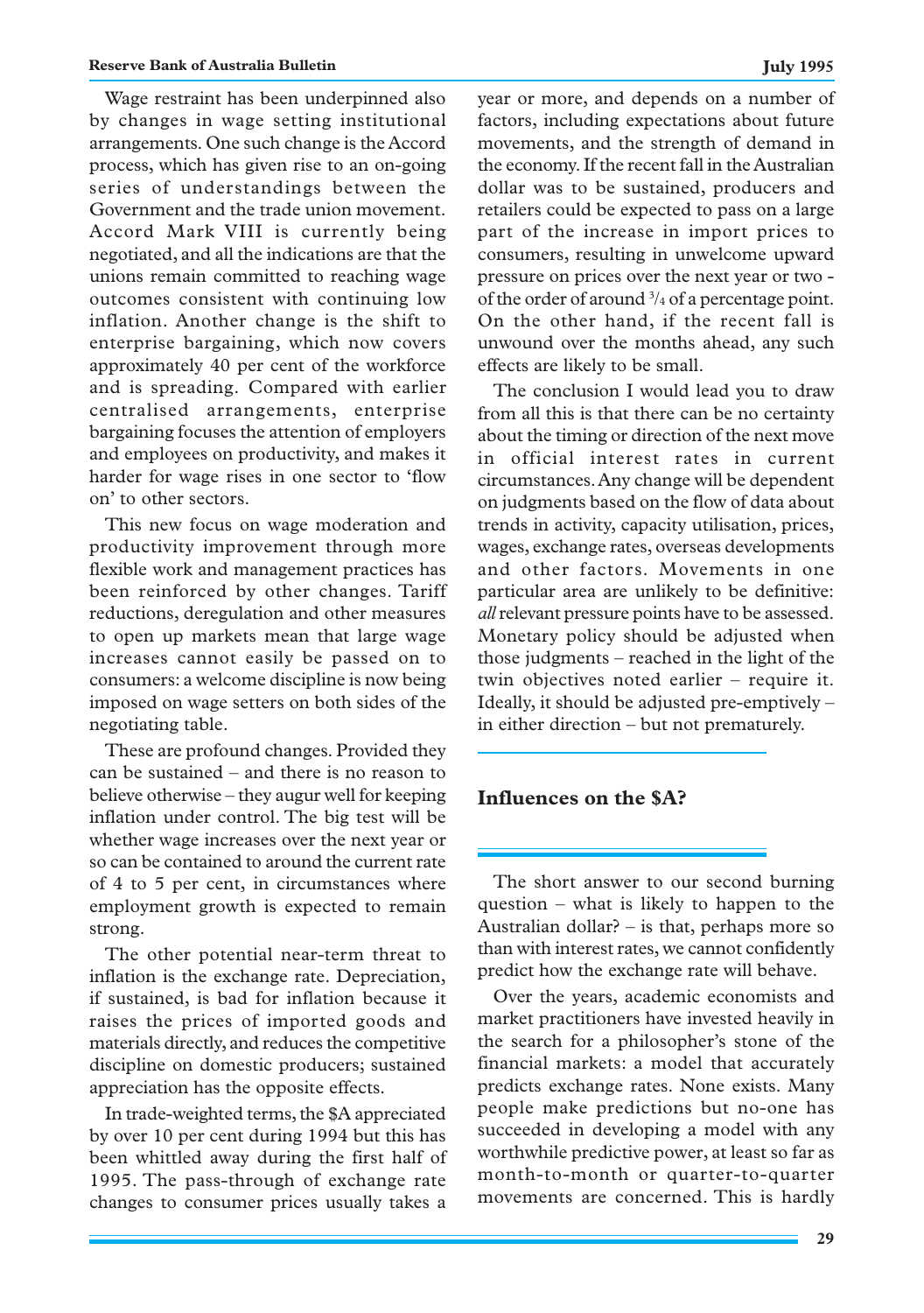surprising, given that foreign exchange markets are driven largely by expectations of future events, including policy developments. The only consistent and reliable finding that has emerged from all this investment is that, over the long run, exchange rates adjust to reflect differences in inflation and productivity growth among countries. Over shorter periods, other factors like interest rates and market perceptions about policies enter the equation but these effects are especially difficult to quantify.

Notwithstanding these problems, many market participants appear to view the Australian dollar as one of the more predictable exchange rates. This is partly because they see it as a 'commodity currency', which rises when commodity prices rise, and vice versa.

This kind of relationship has been evident over the past decade, although the precise linkage is unclear. Commodities still account for 60 per cent of Australia's exports (compared with over 70 per cent 10 years ago), but the fluctuations in export receipts resulting from changes in commodity prices are not sufficiently large, by themselves, to explain fully the swings we have seen in the Australian dollar. Part of the explanation appears to be that many overseas investors and funds managers have a model in their minds that Australian investments are a good buy when commodity prices are rising; they act on this model and their actions tend to become self-fulfilling so far as the Australian dollar is concerned.

Whatever the mechanism, the rise in the Australian dollar during 1994 owed a good deal to signs of rising world industrial activity, which lifted many commodity prices. In 1995, slowing economic activity in the US and continued weakness in Japan have halted this lift and, in some cases, led to falls.

Another market perception of the Australian dollar is that of a 'dollar bloc currency'. At times, movements in the Australian dollar do seem to be driven largely by movements in the US dollar; some of the recent weakness in the Australian dollar appears to have fed off weakness in the US dollar.

Again, there is no apparent strong rationale for expecting the Australian dollar to follow the US dollar, beyond the fact that (as now) the economic cycles in Australia and the US are often closely synchronised. There are, of course, no institutional linkages between the Australian dollar and the US dollar, in the way that there are between the German mark and many other European currencies.

Although there are times when these market perceptions of the Australian dollar as a commodity currency or 'dollar bloc' currency might help to explain day-to-day fluctuations, they cannot explain longer-term movements. The perceptions themselves are not all that soundly based; Australia's economy and export base are diversifying, and its economic ties are increasingly with the Asian region. Here, as in some other areas, market perceptions are lagging behind realities.

Over the longer term, the important influences on the exchange rate will be our performance in containing inflation, improving productivity and raising national saving. In short, in the conduct of economic policy generally. I have said already that I believe good progress is being made on the policy front. The episode of higher than average inflation of the 1970s and 1980s is now behind us, and our productivity performance has picked up. But the policy front keeps moving – and we have to move with it.

# **The Current Account and National Saving**

This leads me to concerns about Australia's current account deficit, which appear to figure prominently in market perceptions of the Australian dollar. Large current account deficits certainly raise the level of market nervousness about the exchange rate. We saw this in early 1995 when the Treasurer indicated that Australia was facing a current account deficit equivalent to almost 6 per cent of GDP. This caused international investors to question the adequacy of domestic economic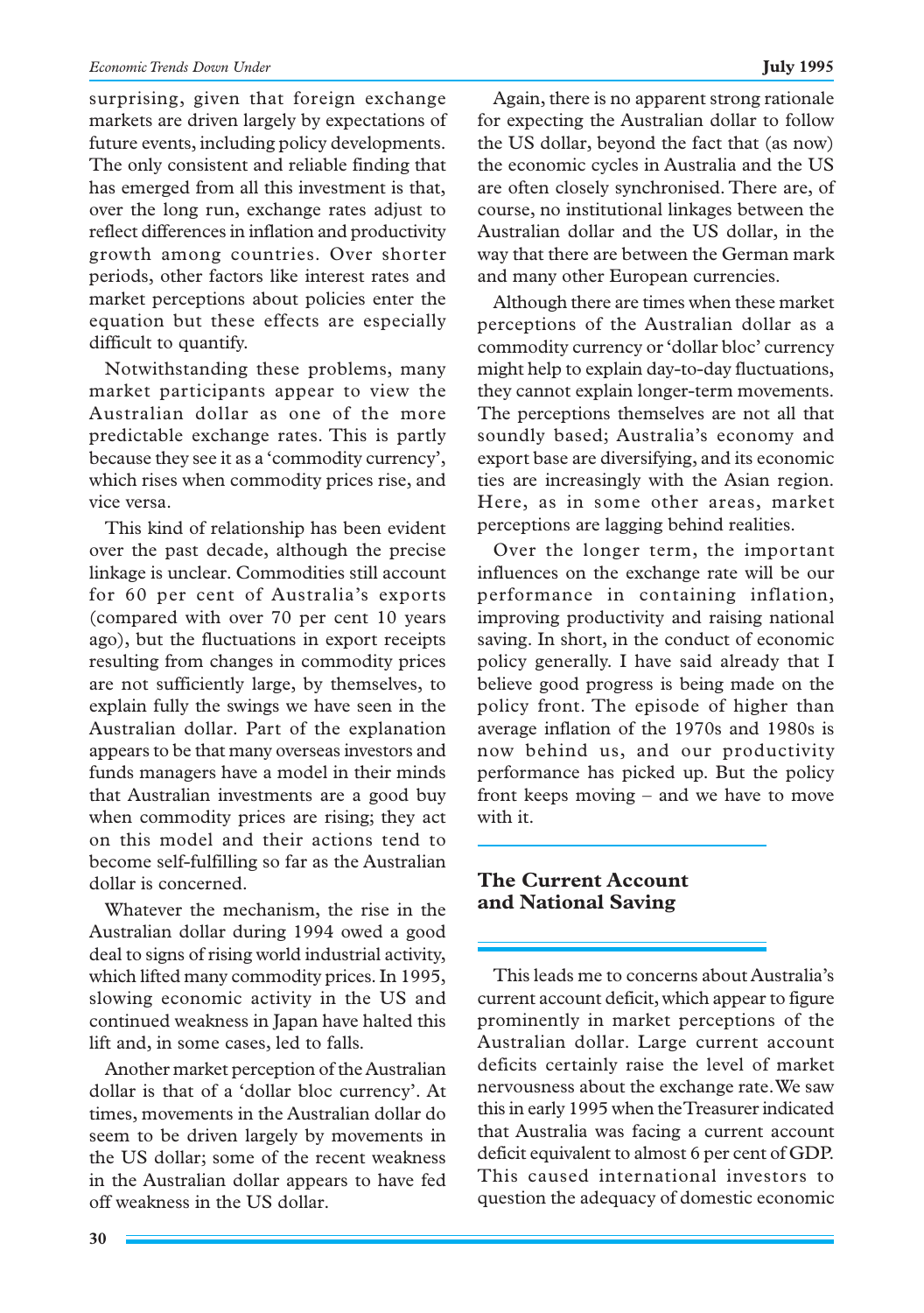policies, and contributed significantly to the subsequent decline in the exchange rate.

In part, the blowout in the 1994/95 current account deficit reflects several special factors. Exports of wheat and some other farm products, for example, have been decimated by the drought. At the same time, imports have been boosted by burgeoning domestic spending, especially business investment; capital goods imports rose 20 per cent in the 10 months to April 1995. While these seasonal and cyclical factors can be expected to reverse themselves, the fact remains that Australia's structural, or underlying, current account deficit deteriorated in the early 1980s and has not recovered; it averaged around  $2^{1/2}$  per cent of GDP in the 1960s and 1970s, but has averaged 41 /2 per cent in the 1980s and 1990s.

This change is not, in my view, a reflection of our current international competitiveness. Most of the deterioration occurred in the late 1970s and early 1980s. Since that time, the Australian economy has been transformed: it is now more open and competitive than ever before. Over the past decade, for example:

- the share of trade (imports and exports) in GDP has risen from about 30 per cent to about 40 per cent;
- the share of merchandise exports destined for the fast growing Asian market has grown from 53 per cent to 67 per cent; and
- exports of manufactured goods have grown at an average rate of 17 per cent per annum and now represent 23 per cent of total merchandise exports.

More fundamentally, the current account deterioration reflects an increased reliance on foreign saving to help fund our investment.

This long-term dependence on foreign saving has led to an accumulation of foreign liabilities. But we are coping with these. Net foreign debt, for example, was equivalent to 37 per cent of GDP in March 1995, down from a peak of 43 per cent in September 1993, and below the levels of countries such as Canada, New Zealand, Sweden and Ireland. Debt service payments in the year to March were equivalent to 11 per cent of total export earnings, compared with a peak of 21 per cent in 1989/90.

Although manageable, our on-going dependence on foreign saving does leave us exposed to wild swings in market sentiment against things Australian. Whether they are well based or not (and often they are not), such swings make for greater exchange rate volatility, as well as higher interest rate premia on borrowings. In short, there are some risks in a continuing heavy reliance on foreign capital inflows; certainly, the implications for policy of investors losing confidence in the economy are very sobering.

I believe these risks are now better understood by both the authorities and the community more generally. It is understood, for example, that, given our on-going need to access volatile financial markets, we have additional pressures on us to pursue sound macro policies and structural reforms. And, I am pleased to say, there is a growing appreciation that the best counter of all to this exposure is to reduce our dependence on foreign saving.

Herein lies the real significance of the Government's recent budget. It tackles the current account problem at its source, namely Australia's persistent national saving/ investment imbalance. It contains measures to significantly lift national saving over the years ahead through better public and private sector saving efforts. Both sectors have contributed to the secular decline in national saving during the past two decades, with the public sector contributing the bulk of the decline. (As with the current account deterioration, much of the structural decline in national saving occurred in the period from the mid 1970s to the early 1980s.)

#### **Public saving**

Four surpluses in a row were achieved in the late 1980s before the budget moved into deficit, with the onset of the recession of the early 1990s. The budget provides for a small surplus in 1995/96, which is projected to grow in the three following years. Part of the improvement next year reflects the effects of asset sales and some other special transactions,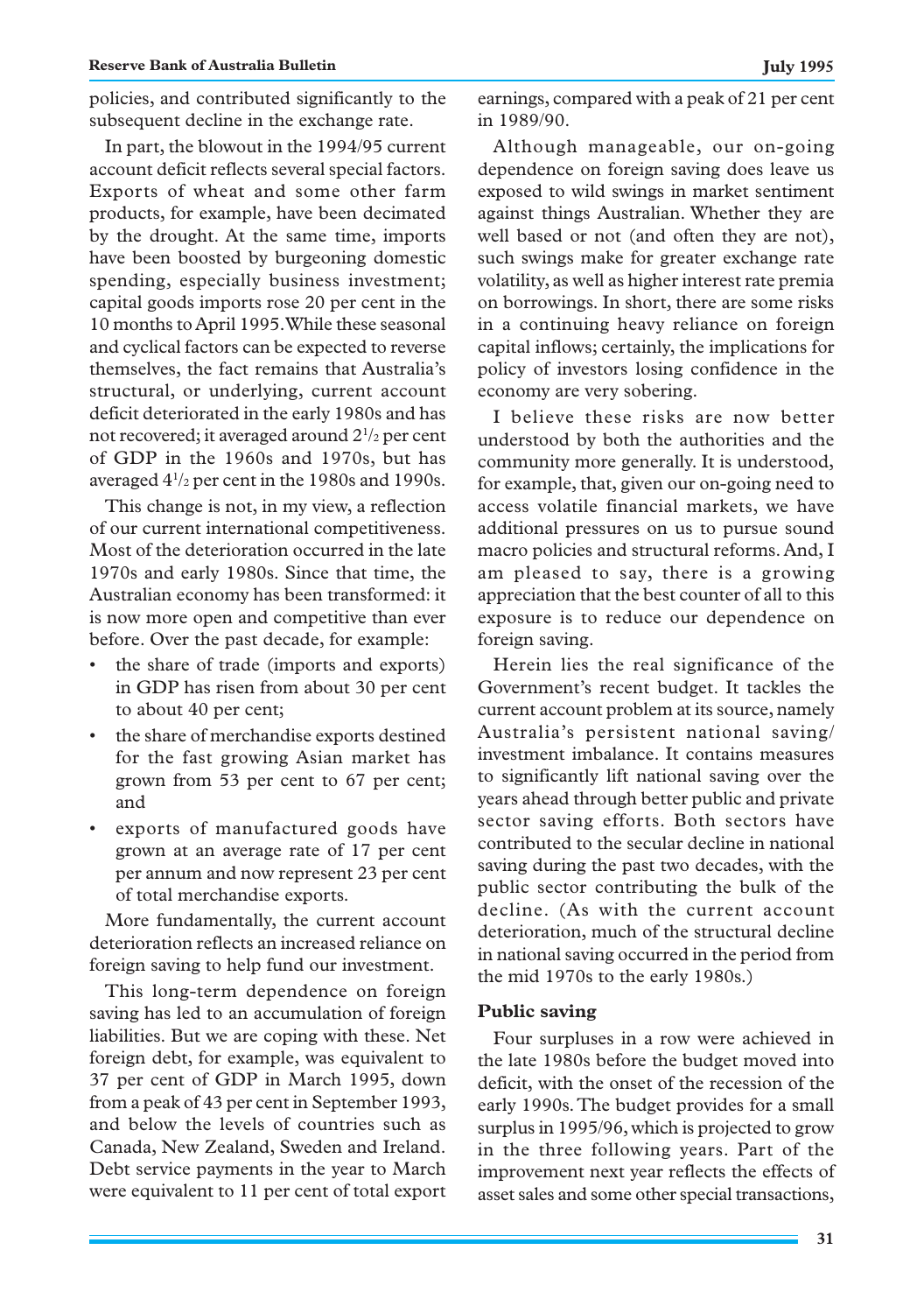which the Government has been quite upfront about. Adjusting for these transactions (as we should from a national saving perspective), the 'underlying' budget deficit is projected to decline from about 3 per cent of GDP this year, to about  $1\frac{1}{2}$  per cent in 1995/96. On the same basis, the budget would be in virtual balance in 1996/97, and in surplus thereafter.

This represents substantial progress by international standards. The US, which is ahead of most countries in deficit reduction plans, is hoping to balance its budget by the turn of the century. By the more relevant standards of the stage of the economic cycle in Australia and the extent of our current account problem, it is less impressive – but still very welcome progress.

# **Private saving**

The budget also announced a major initiative to promote private saving. It will operate through an extension of the superannuation scheme which is designed to encourage employees to save more for their retirement. Measures already are in place to require employers to pay a portion of employees' earnings into superannuation funds; this portion is being increased progressively to 9 per cent per annum by 2002.

From July 1997, these arrangements will be extended to include contributions by employees, building up to 3 per cent per annum. The Government has also undertaken to pay amounts roughly equivalent to these contributions into a superannuation fund on behalf of employees (and self-employed people). All up, it is envisaged that, by 2002, most employees will have about 15 per cent of their earnings going into a retirement fund each year.

How should we rate these various budgetary measures?

It is always possible to argue that more should have been done, but we should also evaluate objectively the measures that have been adopted. Given the starting point, it was always going to take more than one year to eliminate the budget deficit in underlying terms. Real progress has been made and we now have a credible medium-term orientation of fiscal policy. Notwithstanding that progress, I suspect that some further hard pounding lies ahead, particularly in keeping the lid on new spending commitments and in better targeting programs to genuinely needy recipients.

Assuming they are properly implemented (with, for example, effective preservation provisions and protections against 'double dipping'), the superannuation changes will, in time, deliver higher living standards for many Australians in retirement, as well as making a substantial medium-term structural improvement in national saving.

Taken together, the projected movement to budget surpluses and increased private retirement saving represent a major boost to national saving. It will help to fund the higher levels of investment needed for continued growth, with less reliance on foreign saving.

I have said previously that life would be more comfortable for all of us if the current account deficit were to average around 3 per cent of GDP over the next decade, compared with the  $4^{1/2}$  per cent average of the 1980s and early 1990s. There are too many uncertainties to make confident long-term projections but the recent budget measures, properly followed through, do make that more comfortable state a real prospect. To the extent it occurs, it will ease our exposure to external shocks and debt servicing burdens; that should be a plus for many things, including the Australian dollar.

# **Conclusion**

Today I have focused on the fundamental factors and policies which help to determine interest and exchange rate outcomes in Australia. Monetary policy impinges on both, but fiscal and other policies also are clearly important. Success should be judged not in terms of achieving a particular outcome for either interest rates or exchange rates, but rather in terms of economic activity, jobs and inflation.